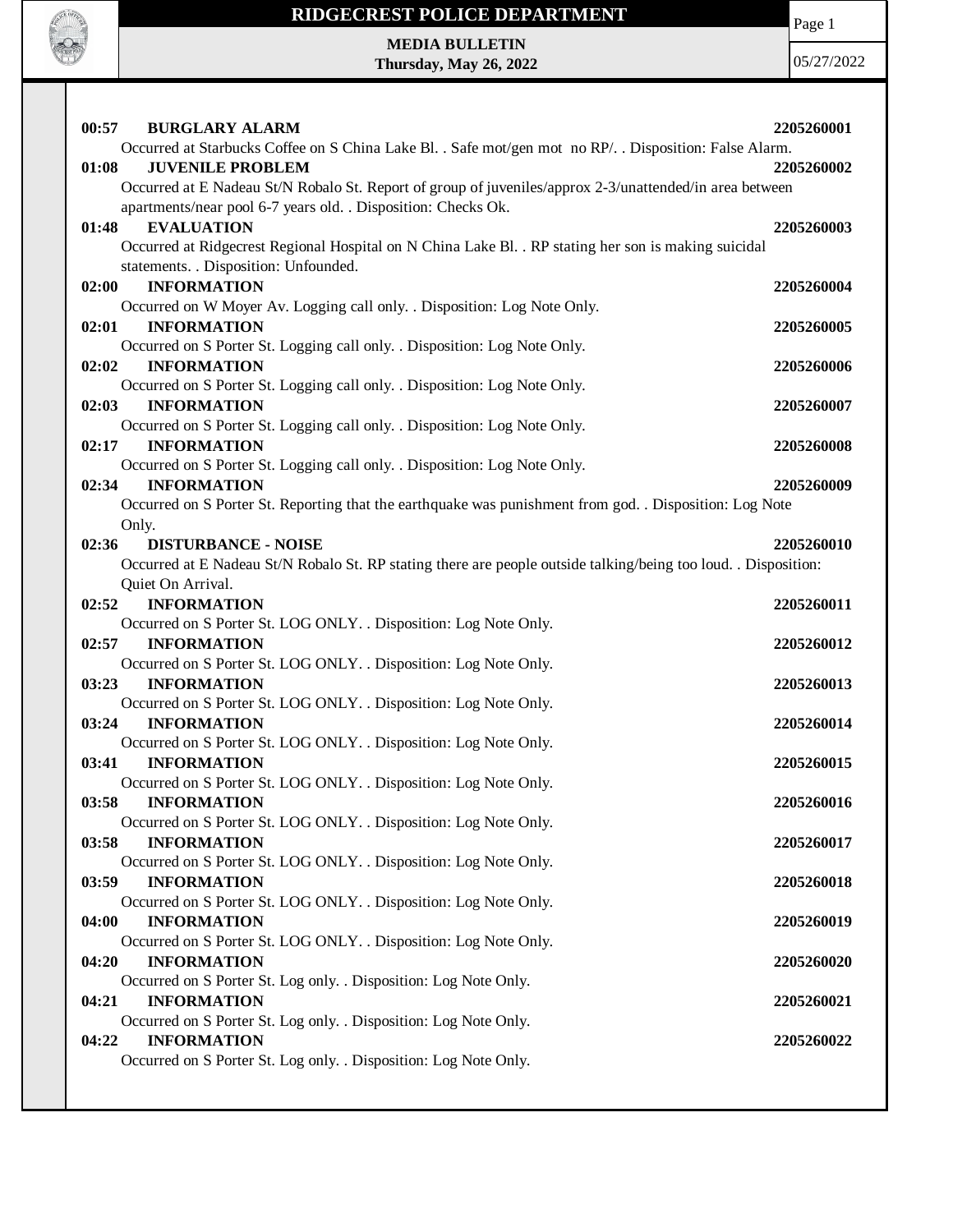|       | RIDGECREST POLICE DEPARTMENT                                                                                                  | Page 2     |
|-------|-------------------------------------------------------------------------------------------------------------------------------|------------|
|       | <b>MEDIA BULLETIN</b><br><b>Thursday, May 26, 2022</b>                                                                        | 05/27/2022 |
|       |                                                                                                                               |            |
|       |                                                                                                                               |            |
| 04:22 | <b>INFORMATION</b><br>Occurred on S Porter St. Log only. . Disposition: Log Note Only.                                        | 2205260023 |
| 04:23 | <b>INFORMATION</b>                                                                                                            | 2205260024 |
|       | Occurred on S Porter St. Log only. . Disposition: Log Note Only.                                                              |            |
| 04:24 | <b>INFORMATION</b>                                                                                                            | 2205260025 |
|       | Occurred on S Porter St. Log only. . Disposition: Log Note Only.                                                              |            |
| 04:52 | <b>INFORMATION</b>                                                                                                            | 2205260027 |
|       | Occurred on S Porter St. Log only. . Disposition: Log Note Only.                                                              |            |
| 04:53 | <b>INFORMATION</b><br>Occurred on S Porter St. Log only. . Disposition: Log Note Only.                                        | 2205260028 |
| 04:54 | <b>INFORMATION</b>                                                                                                            | 2205260029 |
|       | Occurred on S Porter St. Log only. . Disposition: Log Note Only.                                                              |            |
| 05:04 | <b>INFORMATION</b>                                                                                                            | 2205260030 |
|       | Occurred on S Porter St. LOG ONLY. . Disposition: Log Note Only.                                                              |            |
| 05:27 | PROPERTY DAMAGE ONLY TC                                                                                                       | 2205260031 |
|       | Occurred on W Tamarisk Av. Cellular E911 Call: Vehicle vs wall. . Disposition: Report Taken.                                  |            |
| 05:32 | <b>INFORMATION</b>                                                                                                            | 2205260032 |
| 05:36 | Occurred on S Porter St. LOG ONLY. . Disposition: Log Note Only.<br><b>INFORMATION</b>                                        | 2205260033 |
|       | Occurred on S Porter St. LOG ONLY. . Disposition: Log Note Only.                                                              |            |
| 05:49 | <b>INFORMATION</b>                                                                                                            | 2205260034 |
|       | Occurred on S Porter St. LOG ONLY. . Disposition: Log Note Only.                                                              |            |
| 06:35 | <b>DOMESTIC DISTURBANCE</b>                                                                                                   | 2205260035 |
|       | Occurred at S Fountain St/E Church St. RP states that it sounds like a woman is getting "beat". . Disposition:                |            |
|       | Gone Prior to Arrival.                                                                                                        |            |
| 06:58 | <b>SPOUSAL ABUSE</b><br>Occurred at Ridgecrest Regional Hospital on N China Lake Bl. . WFA/jeans/blonde hair - approached him | 2205260036 |
|       | stating that her boyfriend beat her up happened near 433 N Gold Canyon - took her to RRH. . Disposition:                      |            |
|       | Report Taken.                                                                                                                 |            |
| 07:10 | <b>FOLLOW UP</b>                                                                                                              | 2205260037 |
|       | Officer initiated activity at N Sahara Dr, Ridgecrest. 21-4. . Disposition: Follow Up Completed.                              |            |
| 07:13 | <b>BURGLARY ALARM</b>                                                                                                         | 2205260038 |
|       | Occurred at Praxair on N China Lake Bl. . AOA: Entry/Exit and also Interior. . Disposition: Disregard From Alarm              |            |
| 07:18 | Company.<br><b>CONTACT CITIZEN</b>                                                                                            | 2205260039 |
|       | Officer initiated activity at James Monroe Middle School, W Church Av, Ridgecrest. . Disposition: Checks Ok.                  |            |
| 07:39 | <b>RECKLESS VEHICLE</b>                                                                                                       | 2205260040 |
|       | Occurred on W Denise Av. Contact RP via 21 regarding a black Ram truck has been driving reckless in the area.                 |            |
|       | . Disposition: Information Provided.                                                                                          |            |
| 07:47 | <b>INFORMATION RECEIVED</b>                                                                                                   | 2205260041 |
|       | Occurred on S Porter St. Info rec. . Disposition: Log Note Only.                                                              |            |
| 07:54 | <b>DOMESTIC DISTURBANCE</b>                                                                                                   | 2205260042 |
|       | Occurred on W Atkins Av. RP was transferred from another agency, however, hung up prior to dispatch<br>answering.             |            |
|       | DVIR/Thoman, Jillian and Younkin, Travis/dating/cohab/children in common/arguing over rehab. . Disposition:                   |            |
|       | Domestic Violence Documentation.                                                                                              |            |
| 08:01 | <b>INFORMATION RECEIVED</b>                                                                                                   | 2205260043 |
|       | Occurred on S Porter St. Misc info. . Disposition: Log Note Only.                                                             |            |
|       |                                                                                                                               |            |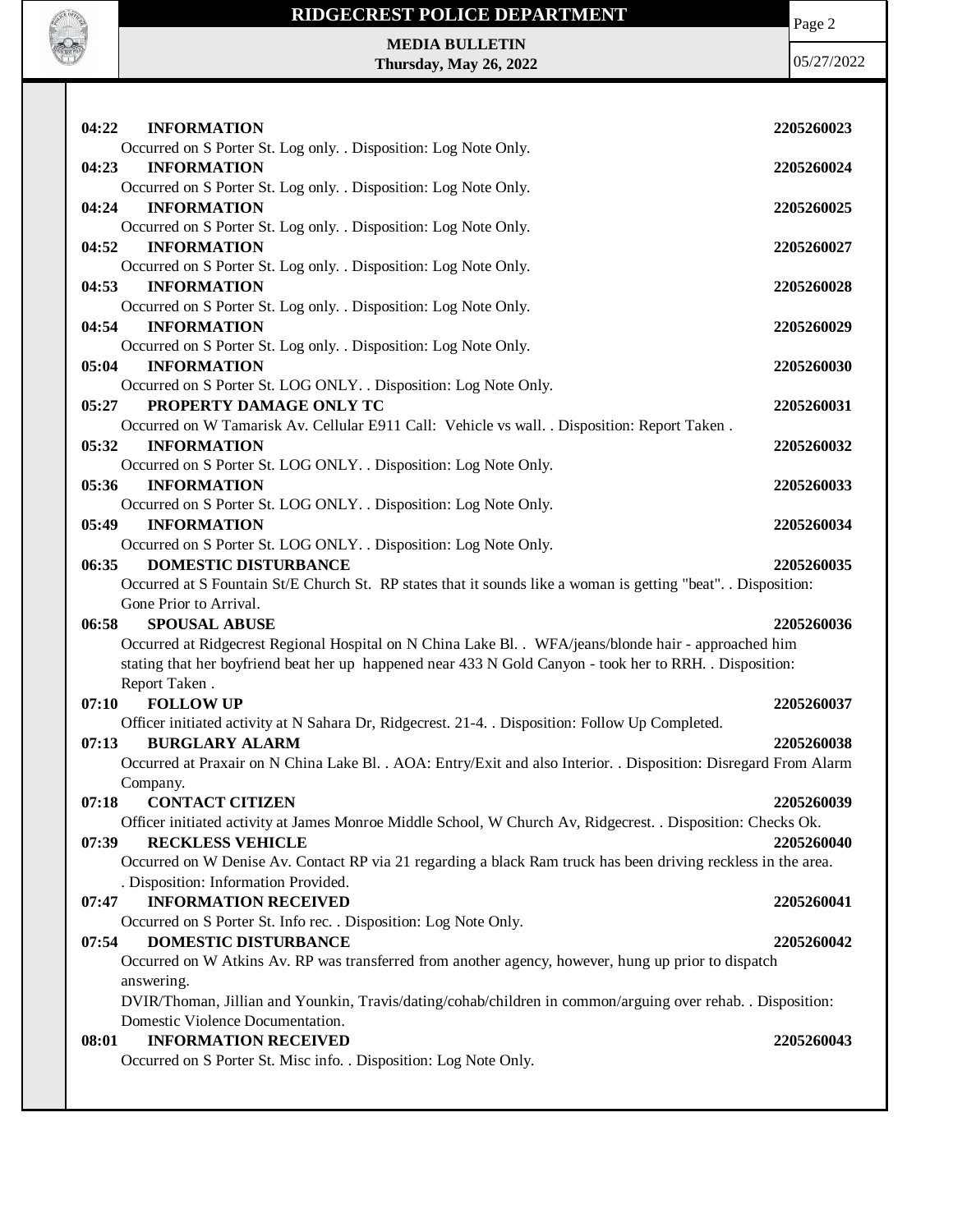

Page 3

**MEDIA BULLETIN Thursday, May 26, 2022**

| 08:08<br><b>ACO CALL</b>                                                                                         | 2205260044 |
|------------------------------------------------------------------------------------------------------------------|------------|
| Occurred at E Ridgecrest Bl/S Sunland St. RP STATES THERE ARE 2 PIT BULLS RUNNING AROUND. .                      |            |
| Disposition: Animal Control Handled.                                                                             |            |
| <b>DISTURBANCE - MUSIC</b><br>08:10                                                                              | 2205260045 |
| Occurred on Judy Wy. Workers next to her house have the music really loud and RP went over to ask them to        |            |
| lower the music. . Disposition: Warning (Cite/Verbal).                                                           |            |
| <b>INFORMATION RECEIVED</b><br>08:16                                                                             | 2205260046 |
| Occurred on W Atkins Av. Miscellaneous info received regarding an earlier incident. . Disposition: Information   |            |
| Received.                                                                                                        |            |
| 08:21<br><b>INFORMATION RECEIVED</b>                                                                             | 2205260047 |
| Occurred on S Porter St. Info rec. . Disposition: Information Received.                                          |            |
| 08:29<br><b>ACO CALL</b>                                                                                         | 2205260048 |
| Occurred on N Gold Canyon Dr. (Hundred block.) rp states there is a deceased rabbit in the roadway. .            |            |
| Disposition: Animal Control Handled.                                                                             |            |
| 08:37<br><b>DETAIL</b>                                                                                           | 2205260049 |
| Officer initiated activity at Murray Middle School, E Drummond Av, Ridgecrest. . Disposition: Checks Ok.         |            |
| 08:38<br><b>FOLLOW UP</b>                                                                                        | 2205260050 |
| Officer initiated activity at Ridgecrest Regional Hospital, N China Lake Bl, Ridgecrest. . Disposition: Negative |            |
| Contact.                                                                                                         |            |
| <b>CONTACT CITIZEN</b><br>08:40                                                                                  | 2205260051 |
| Occurred at City Of Ridgecrest on W California Av. . Has information regarding her RO. . Disposition:            |            |
| Information Provided.                                                                                            |            |
| <b>WELFARE CHECK</b><br>08:45                                                                                    | 2205260052 |
| Officer initiated activity at S Valley St, Ridgecrest. . Disposition: Checks Ok.                                 |            |
| <b>INFORMATION RECEIVED</b><br>09:09                                                                             | 2205260053 |
| Occurred on S Porter St. MISC INFO. . Disposition: Log Note Only.                                                |            |
| PROPERTY DAMAGE ONLY TC<br>09:20                                                                                 | 2205260054 |
| Occurred at Brown/Hwy 395. RP reporting TCPDO in county - advised CHP. . Disposition: Information                |            |
| Received.                                                                                                        |            |
| 09:21<br><b>INFORMATION</b>                                                                                      | 2205260055 |
| Occurred at City Of Ridgecrest on W California Av. Disposition: Log Note Only.                                   |            |
| <b>INFORMATION RECEIVED</b><br>09:23                                                                             | 2205260056 |
| Occurred on S Porter St. Info rec -yelling on the phone. . Disposition: Log Note Only.                           |            |
| <b>INFORMATION RECEIVED</b><br>09:23                                                                             | 2205260057 |
| Occurred on S Porter St. Rp cussing on the phone. . Disposition: Log Note Only.                                  |            |
| <b>EXTRA PATROL</b><br>09:25                                                                                     | 2205260058 |
| Occurred on W Reeves Av. 2205240027. . Disposition: Checks Ok.                                                   |            |
| 09:27<br><b>CITIZEN ASSIST</b>                                                                                   | 2205260059 |
| Occurred at City Of Ridgecrest on W California Av. . RP IN LOBBY NEEDS HELP IN LOCATING VEHICLE                  |            |
| THAT WAS TOWED. . Disposition: Necessary Action Taken.                                                           |            |
| DISTURBANCE-FAMILY<br>09:41                                                                                      | 2205260060 |
| Occurred on W Benson Av. stepdad ama/black/jeans is destroying RP's home - punching walls and throwing           |            |
| things 40's - not hbd or UI - no weapons at this time. . Disposition: Checks Ok.                                 |            |
| <b>VANDALISM REPORT</b><br>09:47                                                                                 | 2205260061 |
| Occurred on S Mayo St. RP states someone put dirt into her car engine - needs to file a report for ins.          |            |
| purposes-contact via 21. . Disposition: Necessary Action Taken.                                                  |            |
| <b>INFORMATION RECEIVED</b><br>09:49                                                                             | 2205260062 |
| Occurred on S Porter St. Info rec. . Disposition: Log Note Only.                                                 |            |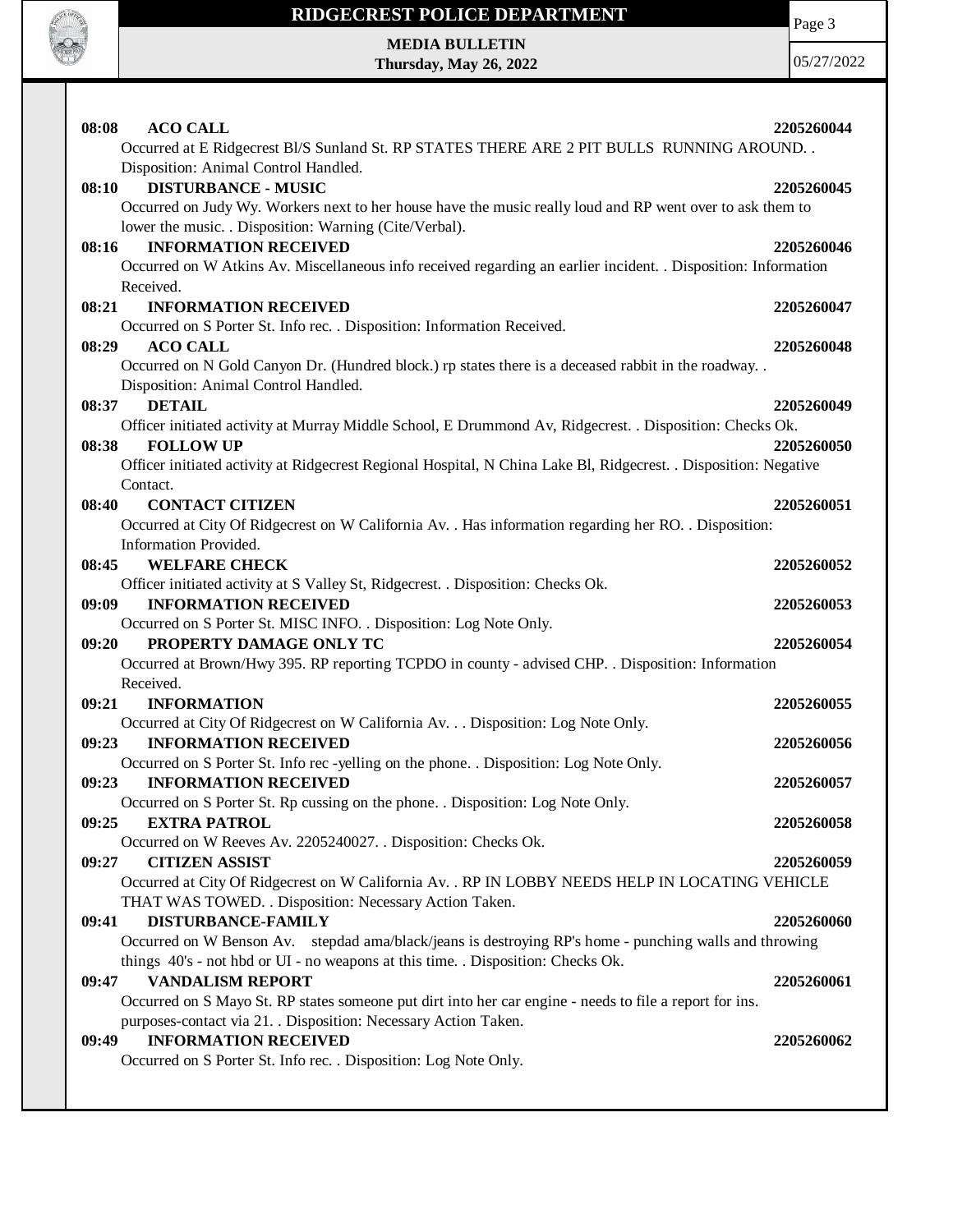

**MEDIA BULLETIN Thursday, May 26, 2022** Page 4

| <b>CONTACT CITIZEN</b><br>09:49<br>Occurred at City Of Ridgecrest on W California Av. . RP is requesting contact via 21 from P1 regarding follow | 2205260063 |
|--------------------------------------------------------------------------------------------------------------------------------------------------|------------|
| up with an incident. . Disposition: Information Provided.<br><b>INFORMATION RECEIVED</b><br>09:51                                                | 2205260064 |
| Occurred on S Porter St. Info rec. . Disposition: Log Note Only.<br><b>FOUND PROPERTY</b><br>10:14                                               | 2205260065 |
| Occurred at Rodeway Inn And Suites Heritage on N Norma St. Disposition: Report Taken .                                                           |            |
| <b>RUNAWAY JUVENILE</b><br>10:16                                                                                                                 | 2205260066 |
| Occurred on S Mahan St. . Disposition: Necessary Action Taken.                                                                                   |            |
| 10:18<br><b>MEDICAL AID</b>                                                                                                                      | 2205260067 |
| Occurred on W Felspar Av. Ambulance request. . Disposition: Referred To Other Agency.                                                            |            |
| 10:21<br><b>DETAIL</b><br>Officer initiated activity at City Of Ridgecrest, W California Av, Ridgecrest. . Disposition: Checks Ok.               | 2205260068 |
| <b>CONTACT CITIZEN</b><br>10:24                                                                                                                  | 2205260069 |
| Occurred at City Of Ridgecrest on W California Av. . CALL RP/would like to ask an officer questions regarding                                    |            |
| people parking their vehicles on his private lot. . Disposition: Information Provided.                                                           |            |
| <b>CONTACT CITIZEN</b><br>10:42                                                                                                                  | 2205260070 |
| Occurred at City Of Ridgecrest on W California Av. . CALL RP//requesting to speak to an officer or WC                                            |            |
| regarding security at immanuel school. . Disposition: Information Provided.                                                                      |            |
| <b>SUSPICIOUS CIRCUMSTANCES</b><br>10:46                                                                                                         | 2205260071 |
| Occurred at E Ridgecrest Bl/N China Lake Bl. WMA/ SUNBURNT SKIN SMOKING WEED IN FRONT OF                                                         |            |
| DENNYS ON THE SIDEWALK. WMA IS SITTING WITH A BMA IN COLORFUL CLOTHING. . Disposition:                                                           |            |
| Checks Ok.                                                                                                                                       |            |
| <b>HARASSMENT</b><br>10:56                                                                                                                       | 2205260072 |
| Occurred on W Panamint Av. CALL RP// rp would like to talk to an officer about being harrassed. . Disposition:                                   |            |
|                                                                                                                                                  |            |
| Information Provided.                                                                                                                            |            |
| 11:00<br><b>INFORMATION</b>                                                                                                                      | 2205260073 |
| Occurred at City Of Ridgecrest on W California Av. . RP'S WIFE WAS WALKING AROUND 0900 ON W                                                      |            |
| WILDFLOWER A RED MAZDA PULLING A CAMPER TRAILER WITH A WHITE PIT BULL AND A OLDER                                                                |            |
| WMA/ GLASSES/ SGRAGGLY HAIR/ HEAVY SET. APRROACHED HER AND WAS TRYING TO GET HER                                                                 |            |
| TO COME TO HIM TO SHOW HER HIS TAZER. . Disposition: Log Note Only.                                                                              |            |
| VIOLATION OF COURT ORDER-DOM VIOL<br>11:03                                                                                                       | 2205260074 |
| Occurred at E La Mirage Ln/N Sahara Dr. Cellular E911 Call: Lat:35.627787 Lon:-117.6639 Service Class: WPH2                                      |            |
| <b>BMA/BFA</b> arguing                                                                                                                           |            |
| SA/Wright, Odaryl Sr 09/28/1984 Open Chg/273.6(a) PC Booked Mojave. . Disposition: Arrest Made.                                                  |            |
| <b>MISSING PERSON</b><br>11:14                                                                                                                   | 2205260075 |
| Occurred at City Of Ridgecrest on W California Av. . lic plate is from South Carolina with Vet on the plate                                      |            |
| Disposition: Information Provided.                                                                                                               |            |
| 11:21<br><b>INFORMATION RECEIVED</b>                                                                                                             | 2205260076 |
| Occurred on S Porter St. Misc info. . Disposition: Log Note Only.<br>11:36<br><b>MEDICAL AID</b>                                                 | 2205260077 |
| Occurred at Denny's on N China Lake Bl. . Ambulance request. . Disposition: Referred To Other Agency.                                            |            |
| 11:46<br><b>CONTACT CITIZEN</b>                                                                                                                  | 2205260078 |
| Occurred on N Sierra View St. . Disposition: Duplicate Call Entered.                                                                             |            |
| <b>CONTACT CITIZEN</b><br>11:48                                                                                                                  | 2205260079 |
| Occurred at City Of Ridgecrest on W California Av. . RP would like contact via 21 from P1 regarding follow up                                    |            |
| from an incident yesterday. . Disposition: Information Provided.                                                                                 |            |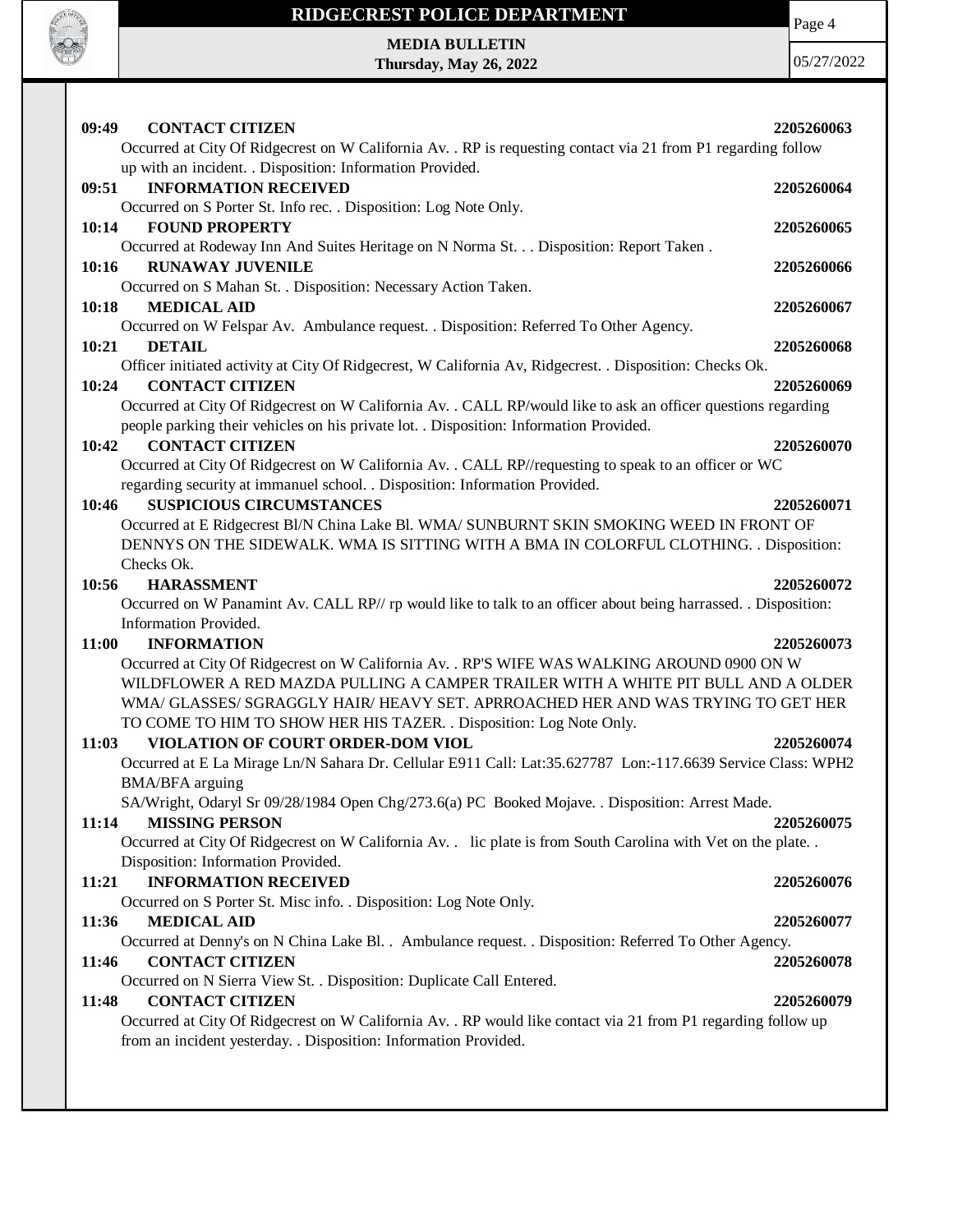

Page 5

**MEDIA BULLETIN Thursday, May 26, 2022**

| 11:53<br>PRISONER TRANSPORT<br>Officer initiated activity at City Of Ridgecrest, W California Av, Ridgecrest. 22-1737. . Disposition: Necessary                                                                                                               | 2205260080 |
|---------------------------------------------------------------------------------------------------------------------------------------------------------------------------------------------------------------------------------------------------------------|------------|
| Action Taken.<br><b>MEDICAL AID</b><br>11:55                                                                                                                                                                                                                  | 2205260081 |
| Occurred on N Cisco St. Ambulance request. . Disposition: Referred To Other Agency.<br>11:58<br><b>CONTACT CITIZEN</b><br>Occurred at Walmart Supercenter on E Bowman Rd. . Emily would like to speak to an Officer RP is in a brown                          | 2205260082 |
| tank top and shorts. . Disposition: Information Provided.<br><b>BRANDISHING A WEAPON</b><br>12:15                                                                                                                                                             | 2205260083 |
| Occurred at Las Flores Elementary School on W Las Flores Av. Disposition: Report Taken.<br>12:22<br>911 WIRELESS CALL<br>Occurred at City Of Ridgecrest on W California Av. . Rustling noises heard, no answer on call back. .                                | 2205260084 |
| Disposition: Necessary Action Taken.<br>12:29<br><b>Mental Health Evaluation</b>                                                                                                                                                                              | 2205260085 |
| Occurred at Ridgecrest Regional Hospital on N China Lake Bl. . ER Hallway Chair. . Disposition: Checks Ok.<br><b>MEDICAL AID</b><br>12:45<br>Occurred at Howard's Mini Mart on W Upjohn Av. . Service Class: VOIP Ambulance request. . Disposition:           | 2205260086 |
| Referred To Other Agency.<br><b>SUSPICIOUS VEHICLE</b><br>13:05                                                                                                                                                                                               | 2205260087 |
| Occurred on S Warner St. (Hundred block.) Vehicle parked halfway in the road. . Disposition: Report Taken.<br>13:07<br><b>CONTACT CITIZEN</b><br>Occurred at City Of Ridgecrest on W California Av. . CALL RP/would like to speak to an officer about parking | 2205260088 |
| violations. . Disposition: Information Provided.<br><b>SAFETY HAZARD</b><br>13:22<br>Occurred on S Holly Canyon Dr. Rp states a power line in down almost touching the ground in his neighbors                                                                | 2205260089 |
| backyard, officers can go to rps house and he will show them where it is. . Disposition: Checks Ok.<br><b>INFORMATION RECEIVED</b><br>13:27<br>Occurred on S Porter St. Misc info. . Disposition: Log Note Only.                                              | 2205260090 |
| <b>DOMESTIC DISTURBANCE</b><br>13:38<br>Occurred on W Atkins Av. Both male and female are calling on each other                                                                                                                                               | 2205260091 |
| DVIR//Thoman, Jillian and Younkin, Travis/dating/cohab/children in common/arguing over relationship issues.<br>. Disposition: Domestic Violence Documentation.<br><b>DISTURBANCE - MOTORCYCLE OR ATV</b><br>13:48                                             | 2205260092 |
| Occurred at Upjohn Park on E Upjohn Av. . Two motorcycles in the park possible juveniles. . Disposition:<br>Warning (Cite/Verbal).                                                                                                                            |            |
| <b>ACO - ANIMAL BITE</b><br>14:02<br>Officer initiated activity at S Allen St, Ridgecrest. . Disposition: Animal Control Handled.                                                                                                                             | 2205260093 |
| <b>LAND TRESPASS</b><br>14:05<br>Occurred on N Alvord St. Verbal only at this time<br>SA/Shaw, Kenneth Anthony 10/15/1976 Open Chg/602 PC Cited and released. . Disposition: Report Taken.                                                                    | 2205260094 |
| VIOLATION OF COURT ORDER-DOM VIOL<br>14:36<br>Occurred at City Of Ridgecrest on W California Av. . RP in the lobby to speak with an Officer. . Disposition:<br>Information Provided.                                                                          | 2205260095 |
| <b>290 REGISTRANT</b><br>14:39<br>Occurred at City Of Ridgecrest on W California Av. . Annual. . Disposition: Necessary Action Taken.                                                                                                                         | 2205260096 |
| <b>INFORMATION RECEIVED</b><br>14:40<br>Occurred on S Porter St. Infor rec. . Disposition: Log Note Only.                                                                                                                                                     | 2205260097 |
|                                                                                                                                                                                                                                                               |            |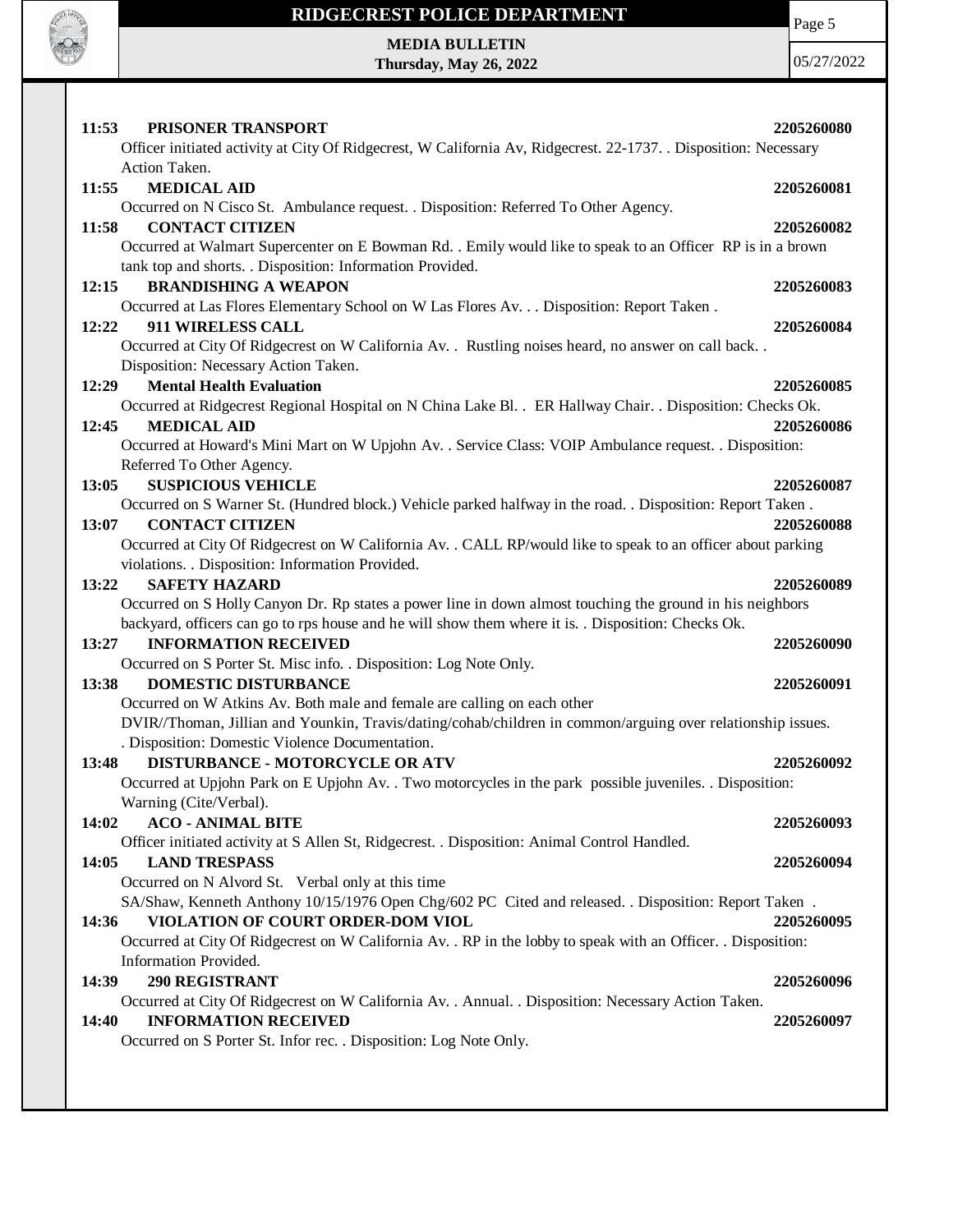

Page 6

**MEDIA BULLETIN Thursday, May 26, 2022**

|                                                                                                                                                                  | 2205260098 |
|------------------------------------------------------------------------------------------------------------------------------------------------------------------|------------|
| <b>ACO CALL</b><br>14:44<br>Officer initiated activity at W Moyer Av, Ridgecrest. . Disposition: Animal Control Handled.                                         |            |
| 14:53<br><b>MEDICAL AID</b>                                                                                                                                      | 2205260099 |
| Occurred on W Iowa Av. Ambulance request. . Disposition: Referred To Other Agency.                                                                               |            |
| 14:58<br><b>CONTACT CITIZEN</b>                                                                                                                                  | 2205260100 |
| Occurred at Las Flores Elementary School on W Las Flores Av. . CALL RP/rp would like contact by an SRO                                                           |            |
| regarding bullying of her child. . Disposition: Information Provided.                                                                                            |            |
| <b>ACO CALL</b><br>15:02                                                                                                                                         | 2205260101 |
| Officer initiated activity at Pierce Elementary School, N Gold Canyon Dr, Ridgecrest. Injured raven. .                                                           |            |
| Disposition: Animal Control Handled.                                                                                                                             |            |
| <b>CONTACT CITIZEN</b><br>15:12                                                                                                                                  | 2205260102 |
| Officer initiated activity at City Center Inn, S China Lake Bl, Ridgecrest. RP in the lobby (spanish speaking)                                                   |            |
| Disposition: Information Provided.                                                                                                                               |            |
| PROPERTY DAMAGE ONLY TC<br>15:18                                                                                                                                 | 2205260104 |
| Occurred at Walmart Supercenter on E Bowman Rd. . RP STATES HER VEH WAS HIT IN THE PARKING LOT.                                                                  |            |
| RP ON SCENE WITH MANAGER. . Disposition: Cancelled by RP.                                                                                                        |            |
| 15:20<br><b>SEXUAL BATTERY</b>                                                                                                                                   | 2205260105 |
| Occurred on W Moyer Av. RP would like an officer at her location. . Disposition: Report Taken.                                                                   |            |
| <b>BREAKING/REMOVING VEHICLE PARTS</b><br>15:23                                                                                                                  | 2205260106 |
| Occurred on N Gold Canyon Dr. RP STATES HIS LICENSE PLATE WAS STOLEN. . Disposition: Report Taken                                                                |            |
| 15:32<br><b>FOLLOW UP</b>                                                                                                                                        | 2205260107 |
| Occurred at City Of Ridgecrest on W California Av. . Call back in referrence to incdent#2205260095. .                                                            |            |
| Disposition: Follow Up Completed.                                                                                                                                |            |
| <b>CONTACT CITIZEN</b><br>15:32                                                                                                                                  | 2205260108 |
| Occurred on E California Av. Rp would like to speak with an officer. Contact via 21. Disposition: Information                                                    |            |
| Provided.                                                                                                                                                        |            |
|                                                                                                                                                                  |            |
|                                                                                                                                                                  |            |
| 16:00<br><b>CONTACT CITIZEN</b>                                                                                                                                  | 2205260109 |
| Occurred at City Of Ridgecrest on W California Av. . Rp in lobby would like a follow up with P16. . Disposition:                                                 |            |
| Information Provided.                                                                                                                                            |            |
| <b>CONTACT CITIZEN</b><br>16:11                                                                                                                                  | 2205260110 |
| Occurred at City Of Ridgecrest on W California Av. . Rp states that a parent dropped off a 6 and 7 yr old at the                                                 |            |
| splash pad and they approached the rp saying they wanted to go home and the rp let them call their mother,                                                       |            |
| they are still at the splash pad. . Disposition: Information Provided.                                                                                           | 2205260111 |
| <b>16:42 INFORMATION RECEIVED</b>                                                                                                                                |            |
| Occurred on S Porter St. Misc info. . Disposition: Log Note Only.<br>16:45<br>911 WIRELESS CALL                                                                  | 2205260112 |
|                                                                                                                                                                  |            |
| Occurred at City Of Ridgecrest on W California Av. . TV heard in background, on call back male stated<br>accidental dial. . Disposition: Necessary Action Taken. |            |
| <b>ASSIST OTHER DEPARTMENT</b><br>16:47                                                                                                                          | 2205260113 |
| Occurred on W Dogwood. RP reporting a domestic with her aunt in Trona. . Disposition: Assisted.                                                                  |            |
| <b>FRAUDULENT REPORT</b><br>16:58                                                                                                                                | 2205260114 |
| Occurred at City Of Ridgecrest on W California Av. . RP WOULD LIKE TO FILE A FRAUD REPORT. IN                                                                    |            |
| LOBBY. . Disposition: Necessary Action Taken.                                                                                                                    |            |
| PETTY THEFT REPORT<br>17:04                                                                                                                                      | 2205260115 |
| Occurred at Walmart Supercenter on E Bowman Rd. . RP states his scooter was stolen from Walmart and he is                                                        |            |
| by the grocery entrance. . Disposition: Report Taken.                                                                                                            |            |
|                                                                                                                                                                  |            |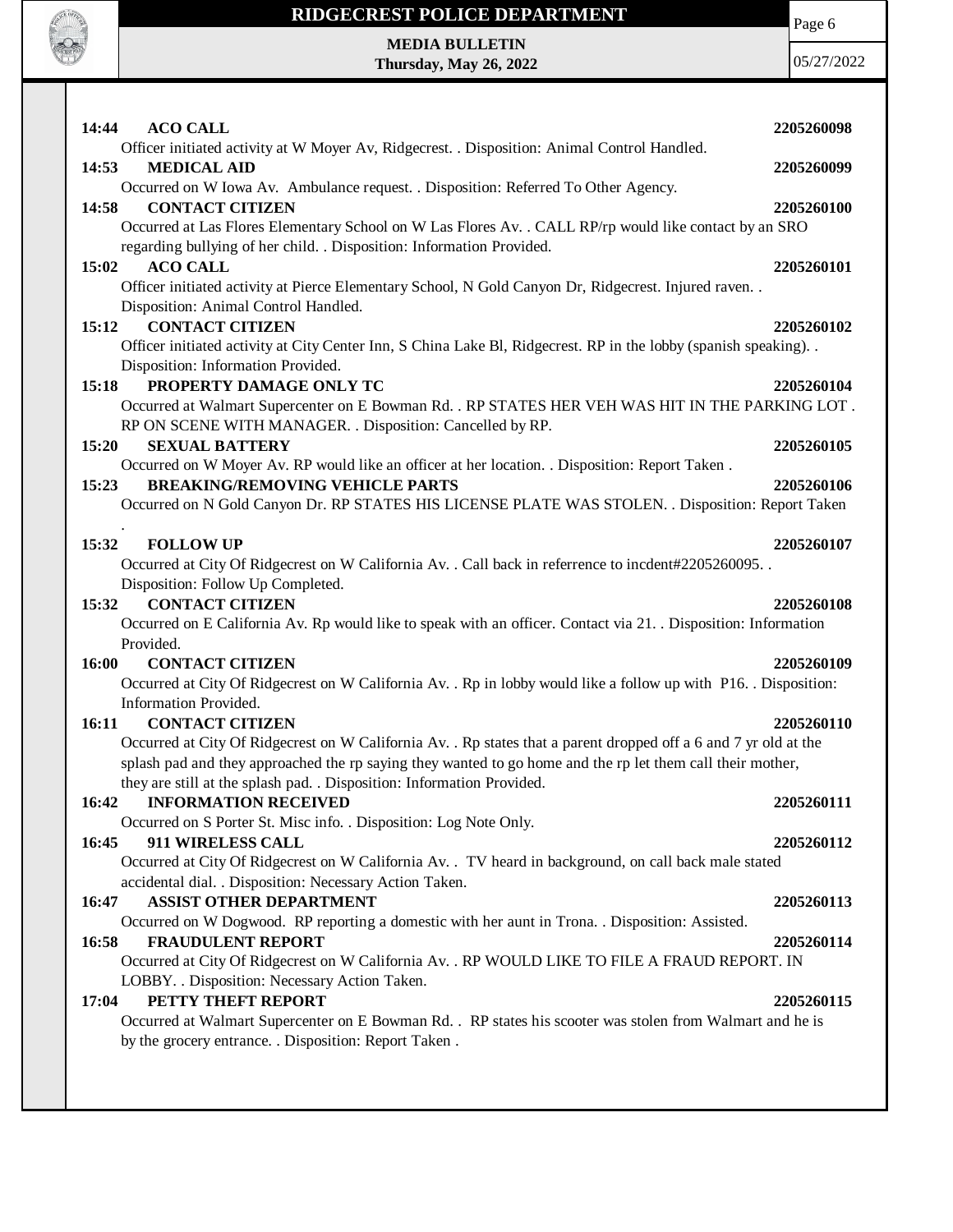